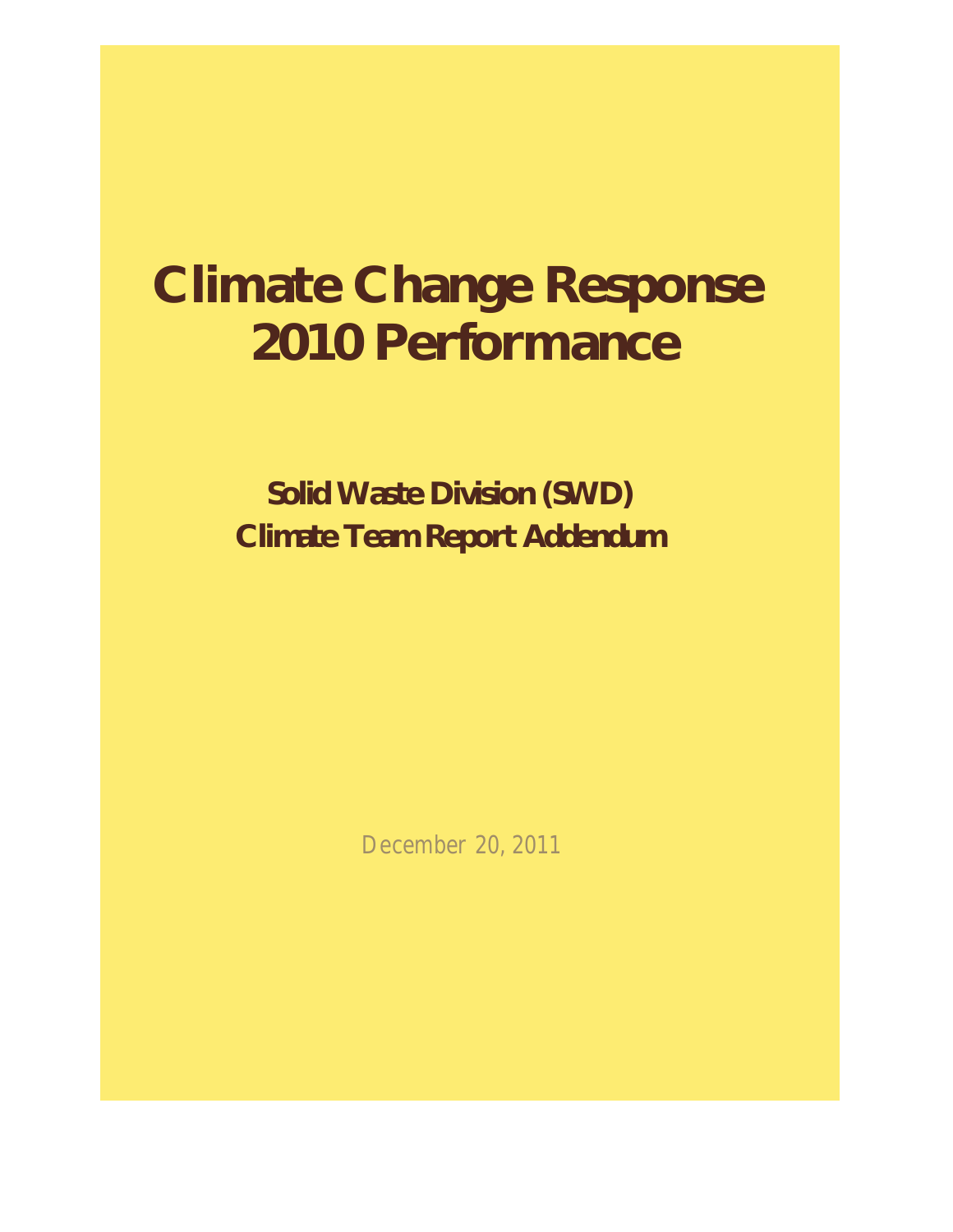### **Solid Waste Division Management Team (SWDMT)**

|                                     | Kevin Kiernan, Director                                     |
|-------------------------------------|-------------------------------------------------------------|
|                                     | Terri Hansen, Assistant Director                            |
|                                     | Ann Berrysmith, Finance and Administration Manager          |
|                                     | Jeff Gaisford, Recycling and Environmental Services Manager |
|                                     | Debra Hillary, Human Resource Service Delivery Manager      |
|                                     | Victor Okereke, Engineering Services Manager                |
|                                     | Thea Severn, Planning and Communications Manager            |
|                                     | Dean Voelker, Operations Manager                            |
|                                     | Diane Yates, Intergovernmental Relations Liaison            |
| <b>SWDMT Sponsors</b>               |                                                             |
|                                     | Jeff Gaisford                                               |
|                                     | Thea Severn                                                 |
| <b>Climate Team Co-Leads</b>        |                                                             |
|                                     | Josh Marx, Recycling and Environmental Services             |
|                                     | Kathy Wright, Planning and Communications                   |
| <b>Climate Team Members</b>         |                                                             |
|                                     | Terri Barker, Engineering Services                          |
|                                     | Nori Catabay, Recycling and Environmental Services          |
|                                     | <b>Clinton Christine, Operations</b>                        |
|                                     | Lisa Huntley, Planning and Communications                   |
|                                     | Victor Medina, Operations                                   |
|                                     | Ken Stephenson, Operations                                  |
|                                     | Dwin Ugwoaba, Engineering Services                          |
| <b>Performance Measures Advisor</b> |                                                             |
|                                     | Lucy Auster, Project Manager                                |

# **Report Contents**

e.

| <b>SECTION</b>                            | <b>PAGF</b> |
|-------------------------------------------|-------------|
| <b>Background and Purpose</b>             |             |
| <b>Climate Change Response Highlights</b> |             |
| 2010 Performance Summaries                |             |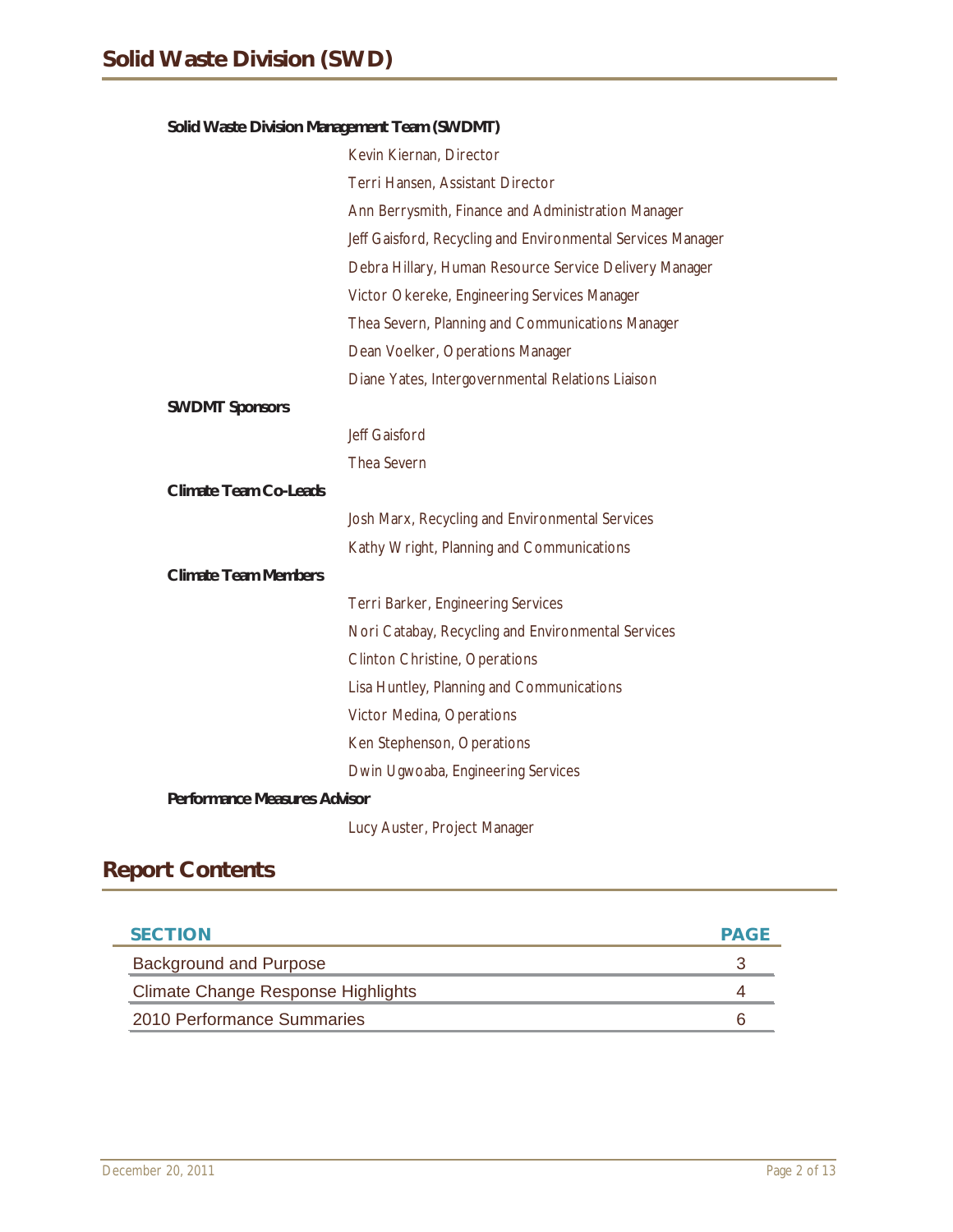### **Background**

The first Solid Waste Division (SWD) Climate Team Report, Responding to Climate Change, was published in 2010 and identified current division actions that may affect the climate or address potential effects of climate changes on our facilities or operations. That report did not include targets, goals, or data to measure the effectiveness of these actions in terms of climate change response, but stated the next step for the team was to help SWD establish targets, goals, and measurements, and to collect data in 2010-2011 to determine whether we are achieving our goals.

The Solid Waste Division Management Team approved continued division climate change response efforts in 2011 to implement the following four team recommendations contained in the report, dependant upon available resources.

• Identify, establish and clearly define performance measures, targets, and milestones for division climate response actions

- Create a system to measure and monitor outcomes for division climate response actions
- Identify funding or resource needs and recommend possible sources to SWDMT in order to:
	- Accomplish Climate Team objectives
	- Take advantage of opportunities to implement division mitigation or adaptive strategies
- Communicate SWD Climate Response Action Information through the use of:
	- SWD and DNRP Annual Climate Reports
	- Web Pages
	- Division-wide newsletters

### **Purpose**

This report provides the performance measures, targets and 2010 results for seven of the actions included in the 2010 report. During 2011 some members of the team worked with other division staff to identify currently collected data that could be used to determine the success of actions described in the 2010 report. Climate change response performance measures were selected based on the available data. Updated summary pages for each of these actions are included in this report which include the performance information. Several other actions undertaken by the division in 2011 to address climate change are also highlighted.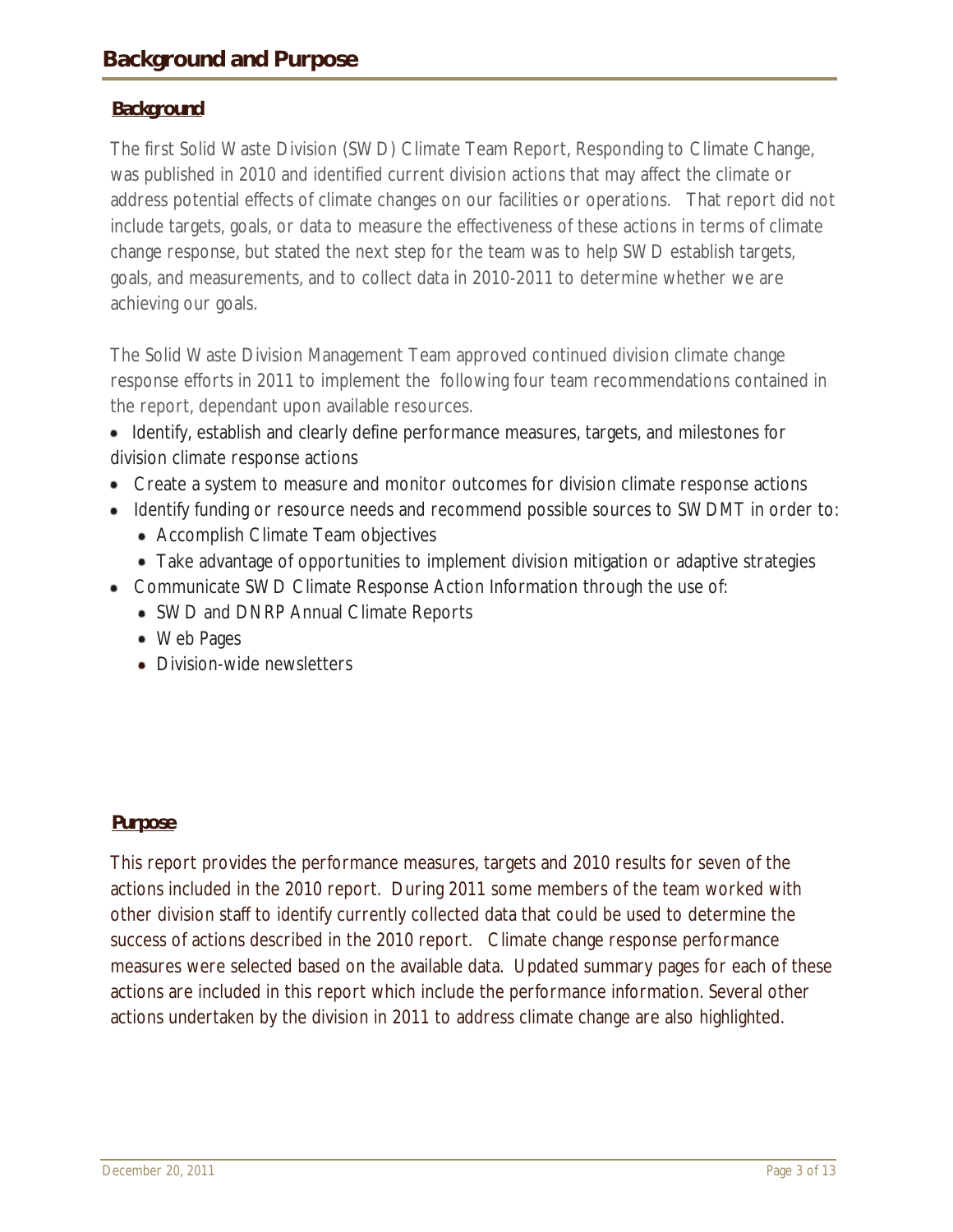### **GHG Countywide Inventory Project**

The division co-led a countywide project to inventory community greenhouse gas emissions. The project counted emissions using two methods and produced a measurement framework to track emissions for use in the future. The information gleaned in the project updates previous estimates, helps to track and measure goals, and identifies sources of emissions that King County and the broader community can influence to mitigate the effects of climate change.

The first method used was the traditional "geographic or production" accounting approach, which counts direct emissions occurring within King County's boundary and electricity occurring outside King County. Using this method, 23 million metric tons of emissions were counted and compared to the 2003 inventory, indicating both an estimated 5% increase in emissions at a time when population rose approximately 6% and that the waste sector contribution to emissions remained less than 1% of the total countywide emissions.

The second method was a new ground breaking "consumption" approach, which counts all emissions resulting from the "final demand" of residents, governments and business investment in King County, regardless of where those emissions occur. Emissions are counted from goods and services produced and consumed in the county as well as those consumed within the county, but produced outside the county. However, emissions from goods and services produced in the county, but consumed outside the county are not counted.

This new method estimated more than 55 million metric tons of emissions, considerably increasing emissions attributable to our region and more than doubling those counted in the traditional inventory. This new approach draws attention to upstream emissions occurring as a result of the "consumption" of food, goods and services, further emphasizing the significance of waste reduction and recycling efforts such as collection, product stewardship, sustainable consumption and green building.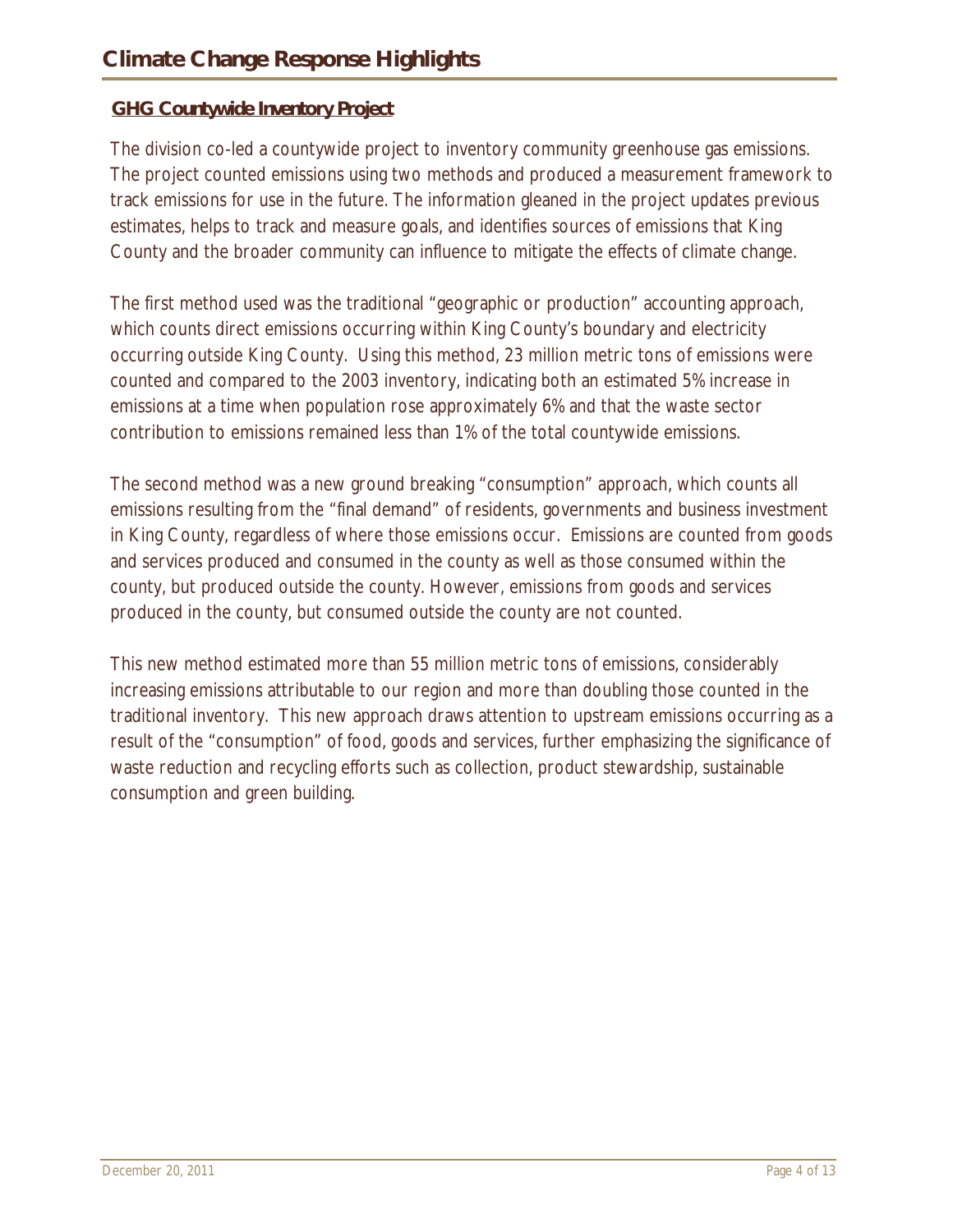### **Leadership Training**

The climate team provided training for about forty members of the Solid Waste Division Leadership Team to create a common understanding of current climate change efforts. The Leadership Team members were presented with an introduction to climate science, a summary of the regional impacts of climate change, current county climate policy and directives, an overview of what other departments and divisions are doing and were brought up to date on the activities of the climate team and the contents of the report.

### **Climate Change Website**

The Recycling and Environmental Services (RES) section developed a series of public web pages to help visitors understand the connections between "stuff" and climate change and what can be done to minimize impacts. The site highlights the fact that products and services that we all purchase, use and throw away have a significant impact on the climate. These web pages also help visitors learn more about what SWD and other King County agencies are doing to address climate change.

Greenhouse gas emissions result from the significant energy required during all stages of a product's life, beginning with resource extraction and farming, then manufacturing and processing, transportation and use, and finally disposal. These emissions can be reduced by purchasing decisions that reduce or prevent the use of materials, product "end of life" decisions to reuse or recycle, and the division's waste management and facilities operation decisions and practices such as landfill methane capture and energy conversion.

Every day we are faced with many consumption decisions. Each decision has a broader impact on the climate. By understanding the connection between materials, waste and climate change, we can make smarter consumption decisions that will help reduce climate impacts.

http://your.kingcounty.gov/solidwaste/climate/index.asp

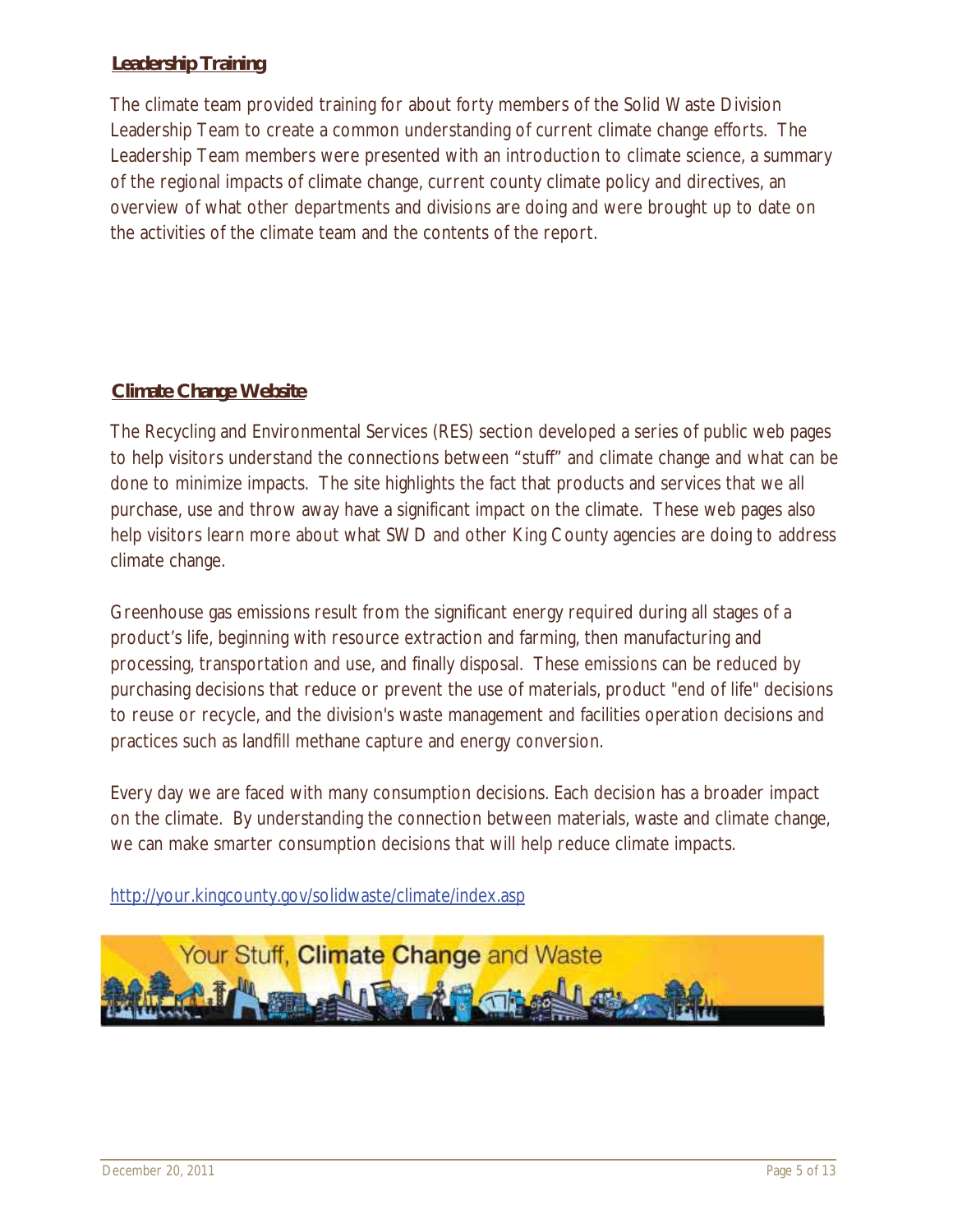The following pages address the division's actions responding to climate change and their results. The division tracks the results of seven climate change responses. A one page summary of each of these actions is presented below. Results are presented as either indicators or performance measures. SWD distinguishes between performance measures and indicators based on the degree of the division's influence over outcomes. Indicators are measures of conditions in the community that are affected by SWD programs, but also by many other things. Performance measures demonstrate the extent to which SWD programs are achieving their stated targets of accomplishment.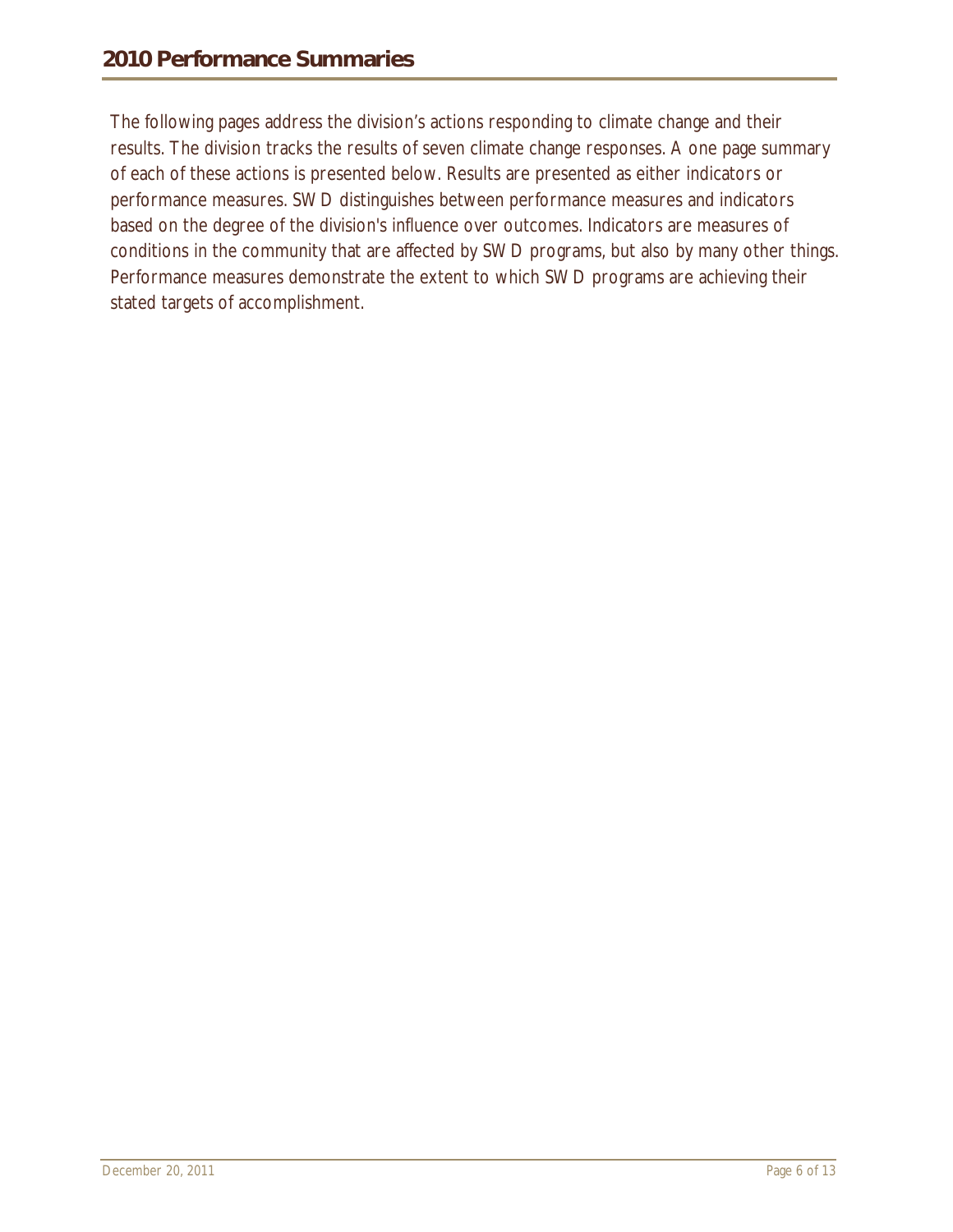### **Buffer / Vegetation Planting at Closed Landfills**

#### Objective:

Lead Staff: *Anne Holmes/Isabel McClure*

**Reduce emissions and fuel consumption by reducing infiltration of water and the need for off-site handling and to maximize sink potential at closed landfills.**

### Description:

**Tree planting on the combined 33 acres of land at the Duvall and Puyallup/Kit Corner closed landfills began in 1999. Washington Conservation Corps (WCC) and Community Work Program (CWP) crews began planting poplars in 1999 to establish a vegetative cover. In 2004, these crews and Parks Division employees began maintaining the cover with infill planting of conifers. The vegetation creates a "sink" by capturing carbon dioxide through the process of photosynthesis; converting it into organic compounds using the energy from sunlight. Parks Division and Facilities Management Division employees as well as the WCC and CWP crews maintain the trees to improve survival rates. Conifers will continue to be planted to increase year round interception.**

### **Performance**

**Metric tons of carbon dioxide equivalent (MTCO2E) sequestered through buffer/vegetation planting at closed landfills. Measure** 

| Year    | Phase                    | Target                                            |        | Result                                                                         | <b>Expectations</b> |
|---------|--------------------------|---------------------------------------------------|--------|--------------------------------------------------------------------------------|---------------------|
| 2011    | Implementing             | 769 MTCO2E sequestered                            |        |                                                                                |                     |
| Status: |                          |                                                   |        | Notes: Cumulative target total through 12/31/11 is 3,264<br>MTCO2E sequestered |                     |
| 2010    | Completed                | 620 MTCO2E sequestered                            |        | 620 MTCO2E sequestered                                                         | Achieved            |
|         | 2,171 MTCO2E sequestered | Status: Cumulative total through December 2010 is | Notes: |                                                                                |                     |
|         | <b>Milestones</b>        |                                                   |        |                                                                                |                     |

| <b>Milestones</b>                                                                                                                                  |               |          |
|----------------------------------------------------------------------------------------------------------------------------------------------------|---------------|----------|
| <b>Major Milestones</b>                                                                                                                            | <b>Status</b> | Otr - Yr |
| 300 conifers planted at the Duvall closed landfill and 200 conifers planted at the<br>Puyallup closed landfill                                     | Complete      | $O4-09$  |
| 500 conifers planted at the Duvall closed landfill and 300 conifers planted at the<br>Puyallup/Kit Corner closed landfill                          | Complete      | $O4-10$  |
| 200 conifers planted at Duvall closed landfill and 70 conifers, 150 deciduous and 300<br>shrubs planted at the Puyallup/Kit Corner closed landfill | On Schedule   | $04-11$  |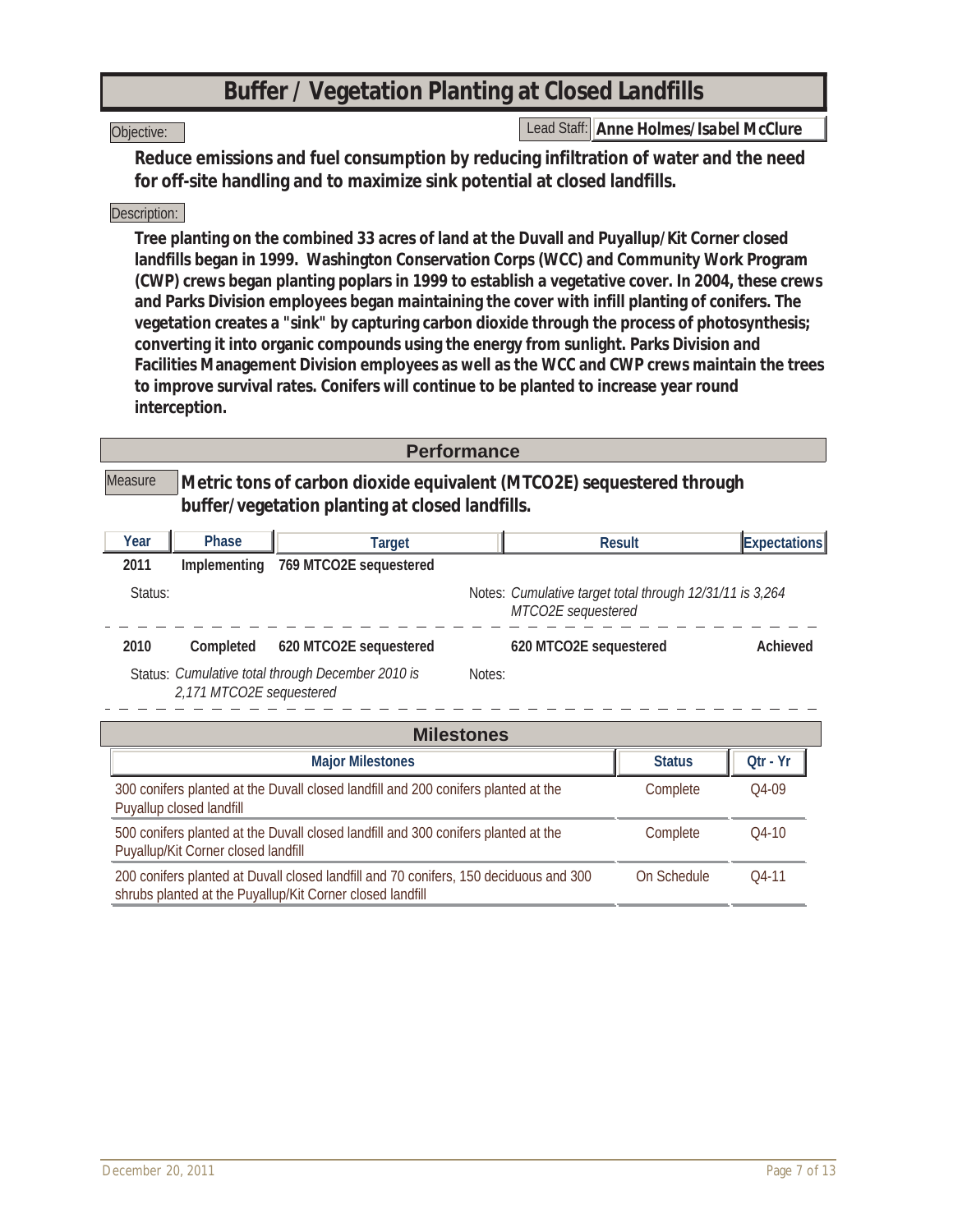# **Landfill Gas Controls (Cedar Hills Regional Landfill)**

### Objective:

Lead Staff: *Mizanur Rahman*

**Maximize collection and utilization of the approximately 14 million cubic feet of landfill gas generated daily in the Cedar Hills Regional Landfill (CHRLF) by preventing fugitive (escaping) gas emissions and supplying landfill gas to the Bio Energy (Washington), LLC (BEW) gas-to-energy plant.**

### Description:

**Cedar Hills Regional Landfill operates and maintains a state-of-the-art landfill gas control system. The division gas crew monitors gas flow rates and gas compositions at five gas flare inlet and outlet points daily, the 530 gas extraction well points biweekly, and 62 migration gas probes monthly. In addition, the crew quarterly monitors nearly 260 acres for surface emissions in eight closed areas. The crew also monitors odor throughout the CHRLF site and perimeter roads twice daily and the surrounding neighborhood daily/weekdays. A Supervisory Control and Data Acquisition (SCADA) system is used to record the gas data. CHRLF regularly reports monitoring results in monthly deviation reports, quarterly surface emissions reports, and in multiple biannual and annual emissions compliance reports.**

|         |                                                  |                                                                                                                                                                                                      | <b>Performance</b> |      |               |                     |
|---------|--------------------------------------------------|------------------------------------------------------------------------------------------------------------------------------------------------------------------------------------------------------|--------------------|------|---------------|---------------------|
| Measure |                                                  | Percent of completed landfill surface emissions monitoring actions that<br>demonstrate compliance with permit standards for landfill gas surface emissions<br>for the Cedar Hills Regional Landfill. |                    |      |               |                     |
| Year    | Phase                                            | <b>Target</b>                                                                                                                                                                                        |                    |      | <b>Result</b> | <b>Expectations</b> |
| 2011    | Operational                                      | 100%                                                                                                                                                                                                 |                    |      |               |                     |
| Status: |                                                  |                                                                                                                                                                                                      | Notes:             |      |               |                     |
| 2010    | Operational                                      | 100%                                                                                                                                                                                                 |                    | 100% |               | Achieved            |
| Status: |                                                  |                                                                                                                                                                                                      | Notes:             |      |               |                     |
|         |                                                  |                                                                                                                                                                                                      | <b>Milestones</b>  |      |               |                     |
|         |                                                  | <b>Major Milestones</b>                                                                                                                                                                              |                    |      | <b>Status</b> | Qtr - Yr            |
|         |                                                  | Complete gas collection pipeline for new areas                                                                                                                                                       |                    |      | Ongoing       |                     |
|         |                                                  | Complete the gas delivery system for Bio Energy Washington                                                                                                                                           |                    |      | Complete      | Q4-09               |
|         |                                                  | Complete Phase 1 flare rehabilitation (2 flares)                                                                                                                                                     |                    |      | Complete      | $Q3-10$             |
|         |                                                  | Complete Cedar Hills Regional Landfill 2010 Greenhouse Gas Report                                                                                                                                    |                    |      | Complete      | $Q3-11$             |
|         | Complete Phase 2 flare rehabilitation (2 flares) |                                                                                                                                                                                                      |                    |      | On Schedule   | $04-11$             |
|         |                                                  | Complete control automation of the flare station and gas delivery                                                                                                                                    |                    |      | Extended      | $O1-12$             |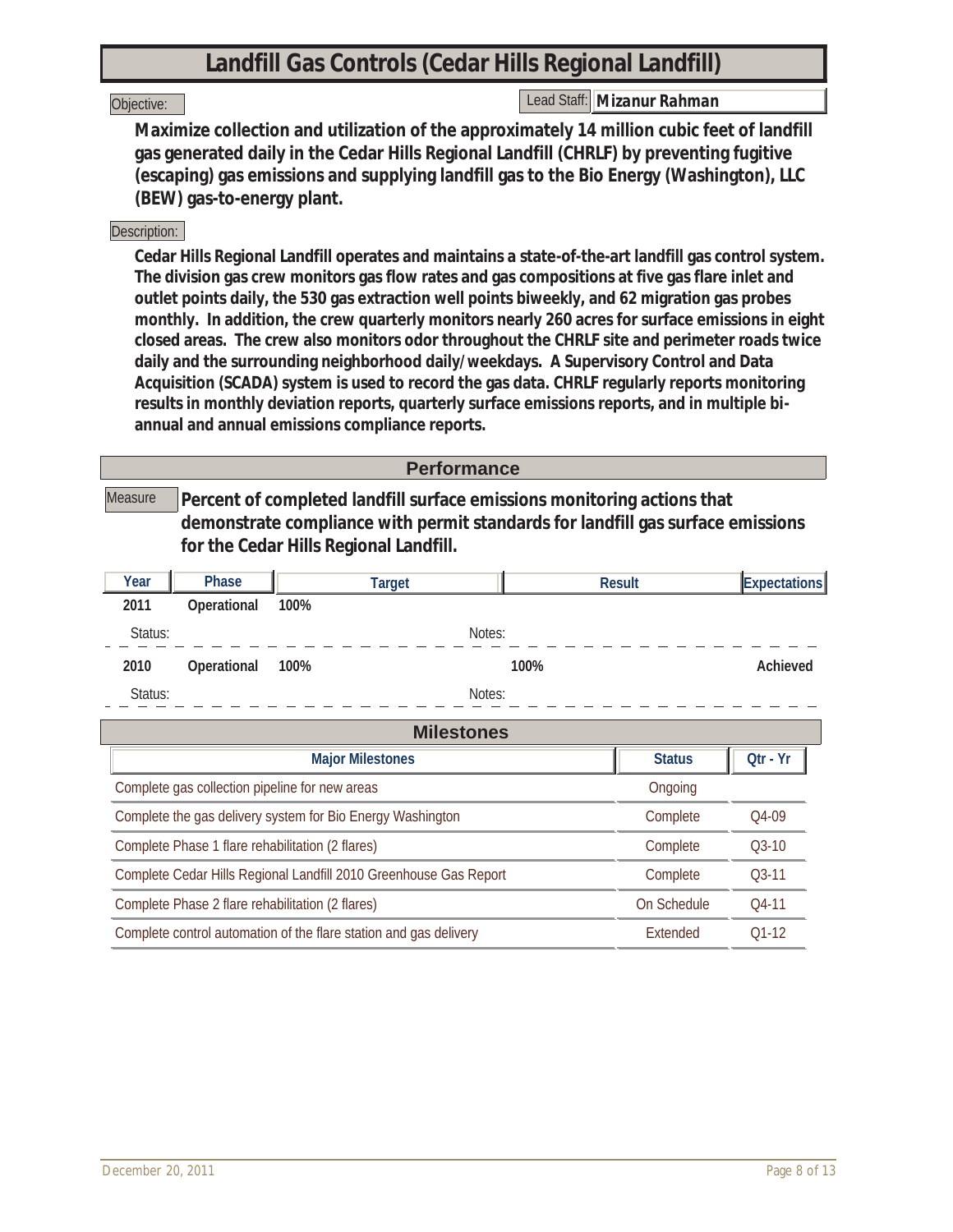# **Landfill Gas-to-Energy (Cedar Hills Regional Landfill)**

### Objective:

Lead Staff: *Mizanur Rahman*

**Maximize the amount of high quality gas (methane content > 45%; Nitrogen content < 10%) landfill gas collected from the Cedar Hills Regional Landfill Well Field and made available for use as a renewable energy resource.**

### Description:

**The Solid Waste Division collects and supplies landfill gas generated by decomposing garbage at Cedar Hills Regional Landfill to an on-site gas-to-energy plant developed and operated by Bio Energy (Washington), LLC (BEW). The plant converts the landfill gas to clean-burning natural gas. BEW expects the plant to supply renewable energy in the form of either high BTU natural gas or electricity through Puget Sound Energy (PSE) to the residents of the Seattle area for the next twenty plus years. BEW, with full capacity operation, will be able to deliver about 5 to 6 million cubic feet of high BTU gas every day to PSE. This amount of gas is enough to provide heating services to about 24,000 homes.**

### **Performance**

**Standard Cubic Feet (SCF) of high quality landfill gas (methane content > 45%; Nitrogen content < 10%) available for delivery to the Landfill Gas-to-Energy facility as a percentage of LFG collected from the Cedar Hills Regional Landfill Well Field annually.** Measure

| Year    | Phase       | Target                                                                                                                                                                                |        | Result                                                                                                                                                                                                                                           | <b>Expectations</b> |
|---------|-------------|---------------------------------------------------------------------------------------------------------------------------------------------------------------------------------------|--------|--------------------------------------------------------------------------------------------------------------------------------------------------------------------------------------------------------------------------------------------------|---------------------|
| 2011    | Operational | 100% of LFG collected                                                                                                                                                                 |        |                                                                                                                                                                                                                                                  |                     |
| Status: |             |                                                                                                                                                                                       | Notes: |                                                                                                                                                                                                                                                  |                     |
| 2010    | Operational | 100% of LFG collected                                                                                                                                                                 |        | 100%                                                                                                                                                                                                                                             | Achieved            |
|         | 30, 2010.   | Status: BEW purchased a total of 1,987,303 MMBTU<br>of landfill gas from CHRLF in 2010,<br>equivalent to approximately 3.78 billion scf,<br>and began commercial operation on October |        | Notes: 4,941,729,3231 SCF of LFG, as measured at North<br>Flare Station, was collected from the CHRLF field and<br>available for delivery to LFGTE facility in 2010.<br>Landfill gas purchased from CHRLF is measured in<br>MMBTU <sub>S</sub> . |                     |

| <b>Milestones</b>                                                                                                            |               |          |  |  |
|------------------------------------------------------------------------------------------------------------------------------|---------------|----------|--|--|
| <b>Major Milestones</b>                                                                                                      | <b>Status</b> | Qtr - Yr |  |  |
| Building Permit Received 2/25/09                                                                                             | Complete      | $O1-09$  |  |  |
| Occupancy permit received 3/29/10                                                                                            | Complete      | $O1-10$  |  |  |
| BEW performed sound mitigation activities                                                                                    | Complete      | $O1-10$  |  |  |
| Test facility equipment and operating systems, and deliver a limited quantity of gas to<br>the adjacent natural gas pipeline | Complete      | $03-10$  |  |  |
| 100 percent commercial operation of gas facility                                                                             | Complete      | $O4-10$  |  |  |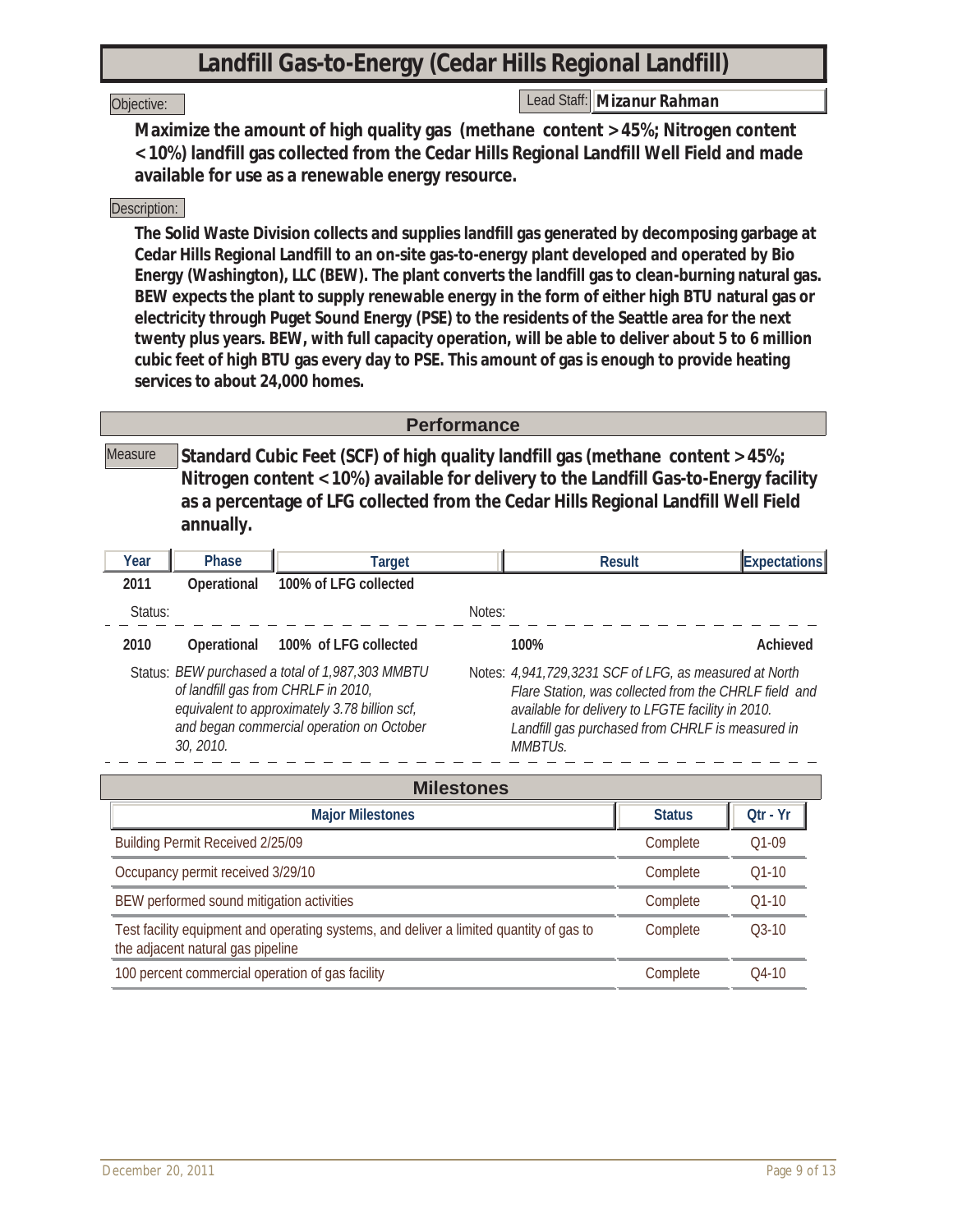# **Organics Recycling Collection**

### Objective:

Lead Staff: *Gerty Coville* 

**Increase county single family household participation in curbside collection of yardwaste, food, and food-soiled paper recycling by improving awareness of climate, environmental and cost benefits.**

### Description:

**The organics recycling collection program expanded the county's established and very successful residential yardwaste curbside collection program by adding food scraps and food soiled paper collection service. The organics recycling collection program encourages diverting food scraps and food soiled paper, combined with yardwaste, from garbage to composting. Compost improves soil and plant health, and sequesters carbon when applied to residential and commercial landscapes. The program includes collection infrastructure development, in addition to education, outreach and promotion through partnerships.**

### **Performance**

**Metric tons of carbon dioxide equivalent (MTCO2E) emissions reduced as a result of single family organics collection and composting.** Indicator

| Year    | Phase       | Target                                                                                           | <b>Result</b>                                                      | Expectations |
|---------|-------------|--------------------------------------------------------------------------------------------------|--------------------------------------------------------------------|--------------|
| 2011    | Operational | 100% of yard waste recycled; 14% of<br>single family food scraps recycled<br>expressed in MTCO2E |                                                                    |              |
| Status: |             | Notes:                                                                                           |                                                                    |              |
| 2010    | Operational | 100% of yard waste recycled; 14% of<br>single family food scraps recycled<br>expressed in MTCO2E | 95% of yardwaste recycled; 12% of<br>SF foodscraps = 12,831 MTCO2E | <b>Below</b> |
| Status: |             |                                                                                                  | Notes: Reductions will continue to increase as participation in    |              |

*food waste programs increases.*

| <b>Milestones</b>                                                                                                    |               |          |  |  |  |
|----------------------------------------------------------------------------------------------------------------------|---------------|----------|--|--|--|
| <b>Major Milestones</b>                                                                                              | <b>Status</b> | Otr - Yr |  |  |  |
| 100 percent curbside food scrap collection available to single family King County<br>service area garbage customers. | Complete      | $O1-09$  |  |  |  |
| Incorporate climate change messaging into campaign Key Messaging                                                     | Ongoing       | O4-11    |  |  |  |
| Produce the second Organics Waste Characterization Study with analysis of GHG Q1-<br>10 impacts                      | On Schedule   | $01-12$  |  |  |  |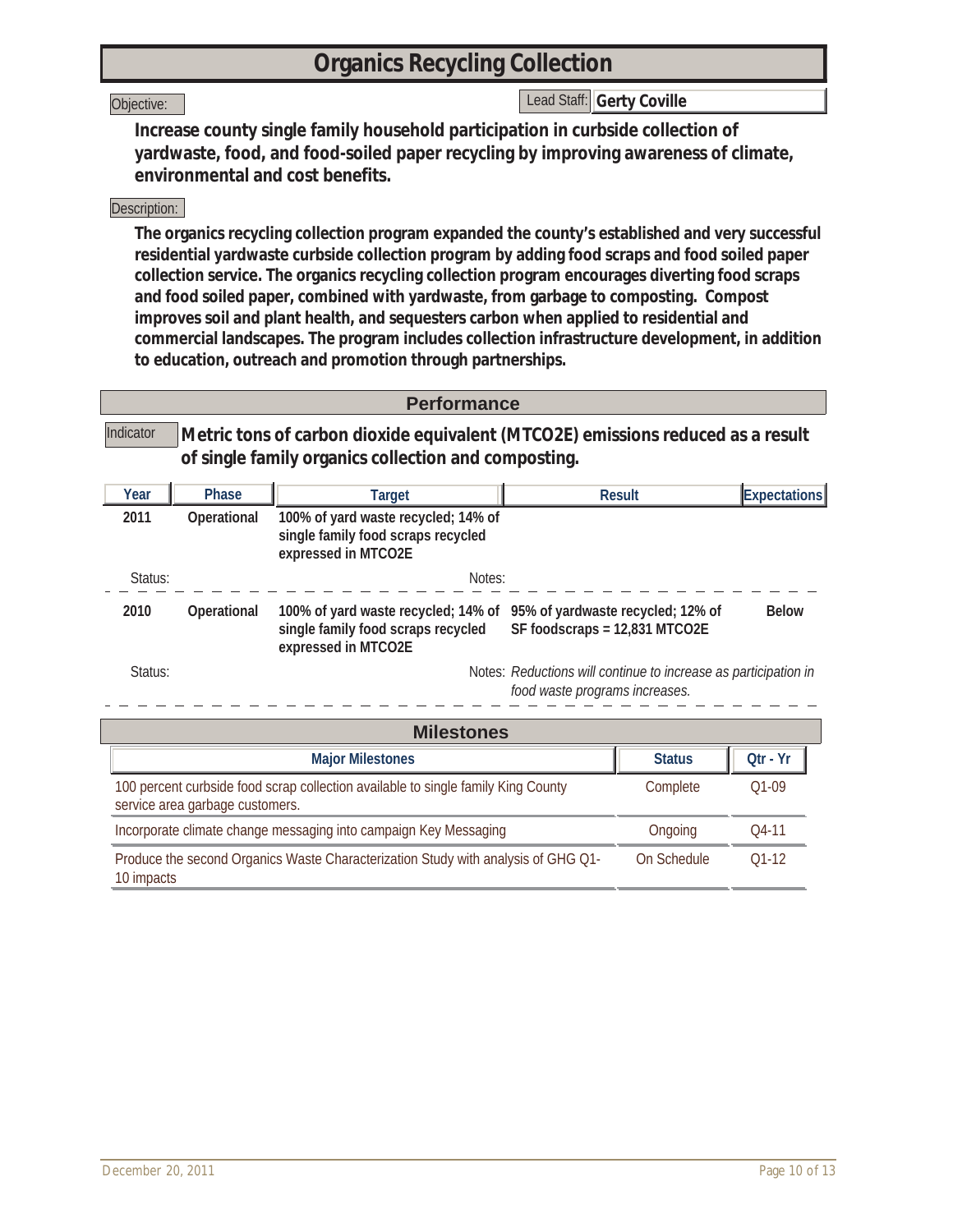### **Recycling Education Program**

#### Objective:

### Lead Staff: *Jeff Gaisford*

**Facilitate significant public behavior changes that reduce climate change impacts by increasing recycling and reducing consumption, waste and pollution.**

#### Description:

**Educational and promotional programs incorporate climate change information to increase awareness of the impacts of individual consumption and disposal decisions for the purpose of influence recycling and purchasing behavior that will reduce GHG emissions.** 

- **Link-Up facilitates partnerships to develop new infrastructure project uses for recycled materials, thus reducing GHG emissions resulting from raw material production**
- **EcoConsumer uses a multi-media approach to increase awareness of consumer purchasing decision impacts on the climate**
- **Master Recycler Composter uses volunteer outreach to motivate people to divert organic waste entering the landfill to reduce and sequester GHG emissions**
- **Green Schools assists schools and districts to initiate and continue practices that recycle, conserve, and reduce waste**
- **School EcoConnection Workshops teach secondary school children about solid waste connection to climate change**
- **Recycle More promotes curbside recycling to reduce climate change impacts**

| <b>Performance</b> |       |                                                                                                                                             |        |                     |
|--------------------|-------|---------------------------------------------------------------------------------------------------------------------------------------------|--------|---------------------|
| Indicator          |       | Metric tons of carbon dioxide equivalent (MTCO2E) emissions reduced as a result<br>of single-family (SF) curbside collection and recycling. |        |                     |
| Year               | Phase | Target                                                                                                                                      | Result | <b>Expectations</b> |

| . vu    | .           | i di yut                         | nosun                                                | ובחטומנוטווסן |
|---------|-------------|----------------------------------|------------------------------------------------------|---------------|
| 2011    | Operational | 55% SF recycling rate            |                                                      |               |
| Status: |             |                                  | Notes: Per Matt K Edit                               |               |
| 2010    | Operational | 55% single-family recycling rate | 54% single-family recycling rate =<br>188,977 MTCO2E | <b>Below</b>  |
| Status: |             |                                  | Notes: Per Matt K Edit                               |               |

| <b>Milestones</b>                                                            |               |          |  |  |
|------------------------------------------------------------------------------|---------------|----------|--|--|
| <b>Major Milestones</b>                                                      | <b>Status</b> | Otr - Yr |  |  |
| Facilitated recycled asphalt shingles (RAS) pilot paving project partnership | Complete      | $O4-09$  |  |  |
| Developed Climate Change web pages                                           | Complete      | $02-11$  |  |  |
| Potential for RAS use in HMA on a permissive basis TBD by Roads              | On Schedule   | $04-12$  |  |  |
| Include climate change messages during training and school assemblies        | On Schedule   | Ongoing  |  |  |
| Include climate change messages in public presentations and publications     | On Schedule   | Ongoing  |  |  |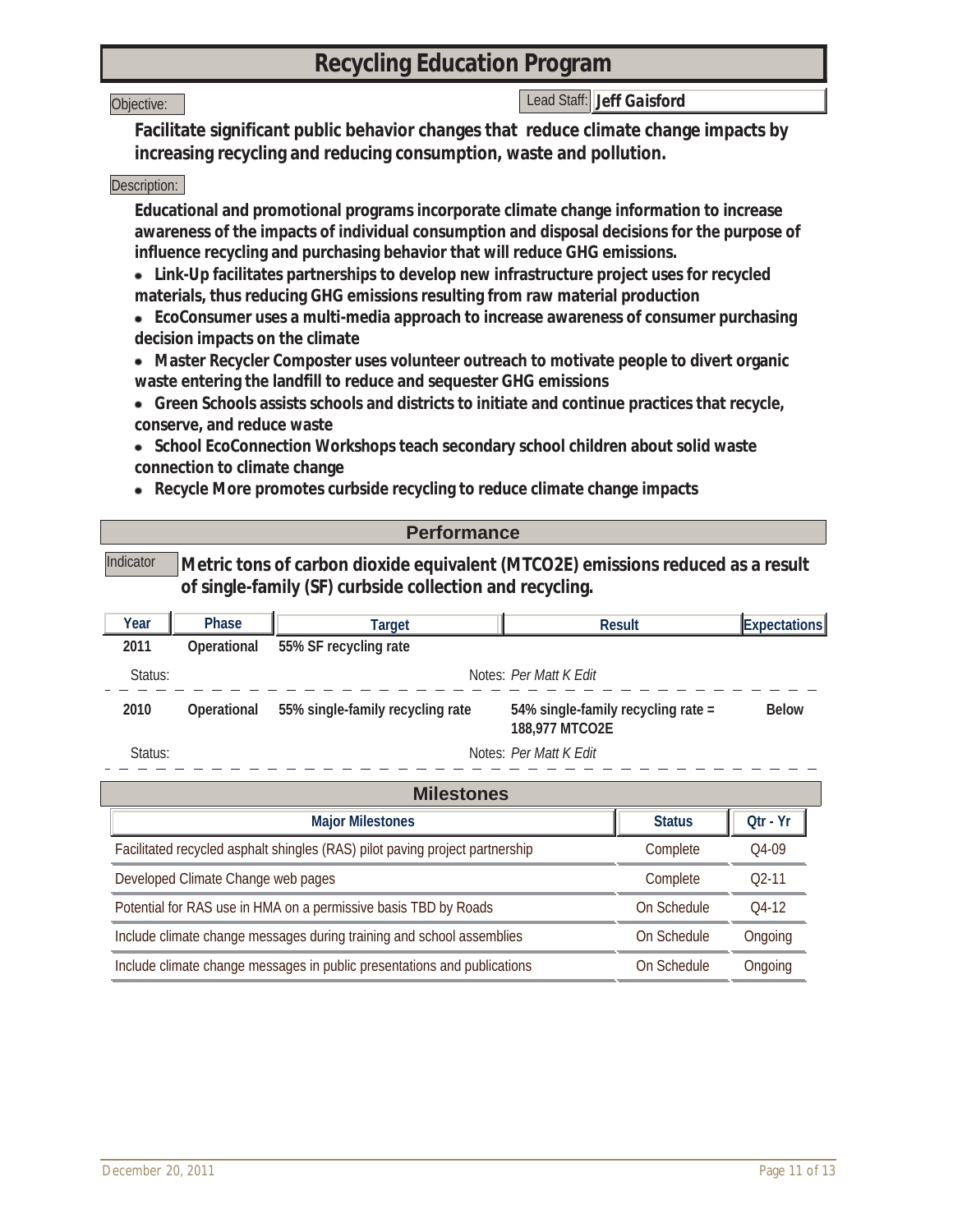# **Reduce Energy Use at Stations and Landfills**

#### Objective:

Lead Staff: *Dean Voelker/Beth Humphreys*

**Use design features, new technology, engineering controls, and employee observation, innovation, and collaboration to reduce energy consumption and greenhouse gas emissions, and create savings in operational costs.**

### Description:

**The countywide Energy Plan requires that county agencies, by the year 2012, reduce energy use by 10 percent compared to energy used in 2008. SWD is using design features, technological solutions, engineering controls, and employee innovation and collaboration to reduce energy use at division facilities. Examples include solar panels to supply power, rain-water tanks to capture water for floor wash-downs and toilets, nightlights to replace standard lights for nighttime safety, minimizing run times for aerator pumps, and automatic shut-off switches for garbage compactors.**

### **Performance**

**Million British Thermal Units (MMBTUs) used at King County's eight transfer stations and the Cedar Hills Regional Landfill. Measure** 

| Year              | Phase                                                                                                                                                                                   | <b>Target</b>           |        | <b>Result</b>                                                                            |               | Expectations |  |  |  |  |
|-------------------|-----------------------------------------------------------------------------------------------------------------------------------------------------------------------------------------|-------------------------|--------|------------------------------------------------------------------------------------------|---------------|--------------|--|--|--|--|
| 2012              |                                                                                                                                                                                         | 29,277 MMBTU            |        |                                                                                          |               |              |  |  |  |  |
| Status:           |                                                                                                                                                                                         |                         | Notes: |                                                                                          |               |              |  |  |  |  |
| 2011              | Implementing                                                                                                                                                                            | 29,876 MMBTU            |        |                                                                                          |               |              |  |  |  |  |
| Status:           |                                                                                                                                                                                         |                         | Notes: |                                                                                          |               |              |  |  |  |  |
| 2010              | Implementing                                                                                                                                                                            | 30,526MMBTU             |        | 29,896 MMBTU                                                                             |               | Achieved     |  |  |  |  |
| Status:           |                                                                                                                                                                                         |                         |        | Notes: 5.9% decrease from base year                                                      |               |              |  |  |  |  |
| 2009              | Implementing                                                                                                                                                                            | 31,175 MMBTU            |        | 31,746 MMBTU                                                                             |               | <b>Below</b> |  |  |  |  |
| Status:           |                                                                                                                                                                                         |                         |        | Notes: 2.2% decrease from base year                                                      |               |              |  |  |  |  |
| 2008              | Implementing                                                                                                                                                                            | 31,825 MMBTU            |        | 34,912 MMBTU                                                                             |               | <b>Below</b> |  |  |  |  |
| Status:           |                                                                                                                                                                                         |                         |        | Notes: 7.5% increase above base year. Shoreline Transfer<br>Station opened February 2008 |               |              |  |  |  |  |
| 2007              |                                                                                                                                                                                         |                         |        | 32,474 MMBTU                                                                             |               | Achieved     |  |  |  |  |
| Status:           |                                                                                                                                                                                         |                         |        | Notes: Base year for Energy Planning Goals                                               |               |              |  |  |  |  |
| <b>Milestones</b> |                                                                                                                                                                                         |                         |        |                                                                                          |               |              |  |  |  |  |
|                   |                                                                                                                                                                                         | <b>Major Milestones</b> |        |                                                                                          | <b>Status</b> | Qtr - Yr     |  |  |  |  |
|                   | Ensure that all systems at the new Bow Lake Recycling and Transfer Station are<br>Pending<br>operating as designed and that appropriate staff is trained to efficiently and effectively |                         |        |                                                                                          |               |              |  |  |  |  |

operate them.

Meet the Energy Plan goal of 10 percent reduction in energy use by 2012. On Schedule Q4-12